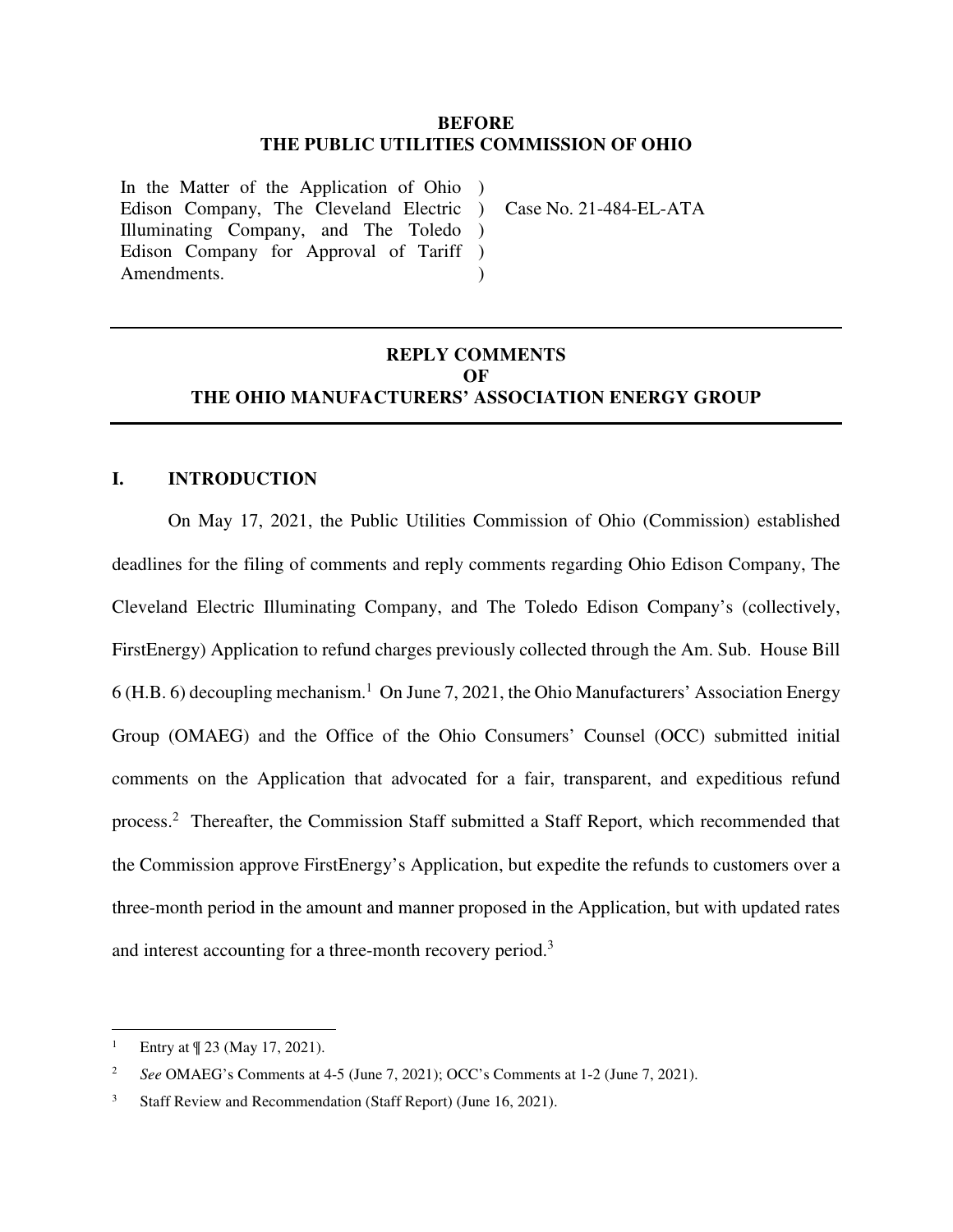OMAEG supports both OCC and the Commission Staff's recommendations and urges the Commission to return decoupling charges to customers expeditiously (as soon as practicable) rather than over the twelve-month period originally proposed by FirstEnergy. An expeditious refund comports with the letter and spirit of Am. Sub. House Bill 128 (H.B. 128), which becomes effective June 30, 2021, and will require the decoupling charges "to be promptly refunded to customers." Furthermore, as OCC acknowledged, H.B. 6, the enabling legislation of FirstEnergy's decoupling mechanism, and other mechanisms that continue to collect charges from customers, has been embroiled in a public corruption scandal. Accordingly, the Commission should continue to require full transparency from FirstEnergy in all proceedings that it oversees but especially in those that concern H.B. 6.

In accordance with the May 17, 2021 Entry in the above-captioned proceeding, OMAEG hereby submits its reply comments for the Commission's consideration.

### **II. COMMENTS**

# **A. The Commission Should Adopt OCC's Proposed Timeline for Refunding the H.B. 6 Decoupling Charges to Customers.**

FirstEnergy proposed to refund the decoupling charges that it collected from customers over a period of 12 months with interest.<sup>4</sup> In its initial comments, OCC opposed this proposed timeline and explained that customers would benefit from an immediate refund in a single bill  $\mathrm{credit.}^5$  The Commission Staff also endorsed an expedited refund process and rejected FirstEnergy's proposed timeline for refunding the decoupling charges.<sup>6</sup>

-

<sup>4</sup> Application at 1 (April 22, 2021).

<sup>5</sup> OCC's Comments at 2-3 (June 7, 2021).

<sup>6</sup> Staff Report (June 16, 2021).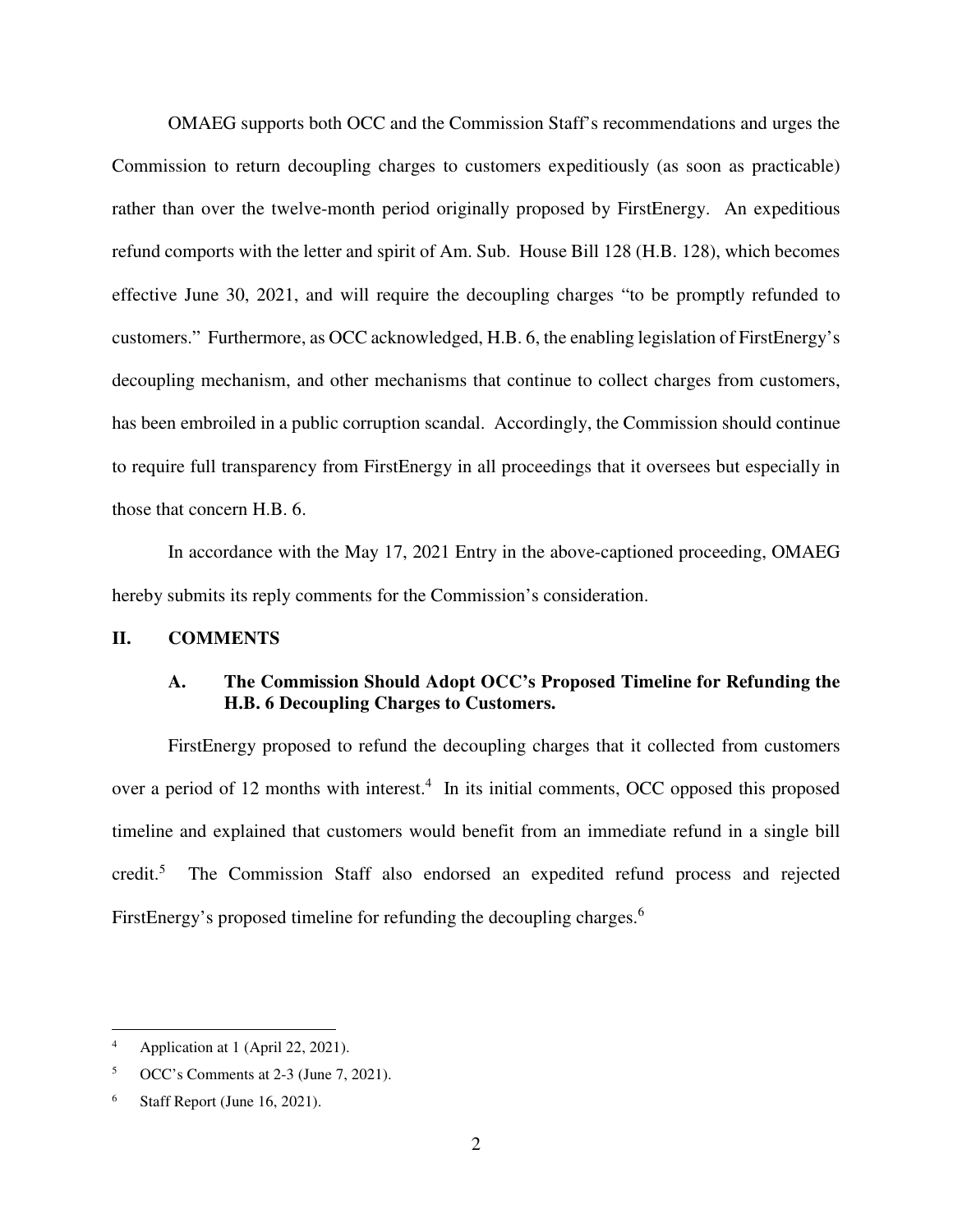OMAEG agrees with OCC and the Commission Staff that customers are entitled to their refunds (plus interest) on an expedited basis and should not be made to wait any longer than necessary. H.B. 128, which will become effective in less than two weeks, will require that any charges collected pursuant to the H.B. 6 decoupling provision "be refunded *promptly*…."<sup>7</sup> As a creature of statute, $8$  the Commission must adhere to the intent of the General Assembly as expressed through the text of H.B. 128. The meaning of "promptly" as used in H.B. 128 is unambiguous and directs the Commission to facilitate the refunding of customer charges "without delay, very quickly, or immediately."<sup>9</sup> Thus, the Commission should follow the plain language of H.B. 128 and accept OCC's recommendation to immediately refund the decoupling charges with interest in a single bill credit.

 If for some reason the Commission deems that OCC's recommendation is impracticable, then, alternatively, the Commission should adopt Staff's recommendation to refund the charges plus interest over a three-month period. Either way, FirstEnergy's proposed timeline should be rejected. Customers had no choice in determining when to pay the decoupling charges that were based on a tainted law and, correspondingly, FirstEnergy should not be given a choice in determining when to refund the unlawful decoupling charges that it collected from customers.

-

<sup>7</sup> *See* House Bill 128 (134th Gen. Assembly), Section 5.

<sup>8</sup> The Supreme Court of Ohio has long held that the Commission "is a creature of the General Assembly and may exercise no jurisdiction beyond that conferred by statute." *Tongren v. Pub. Util. Comm.*, 85 Ohio St.3d 87, 88, 706 N.E.2d 1255 (1999).

<sup>9</sup> "*Promptly*." *Merriam-Webster.com Dictionary*, Merriam-Webster, https://www.merriamwebster.com/dictionary/promptly. Accessed June 16, 2021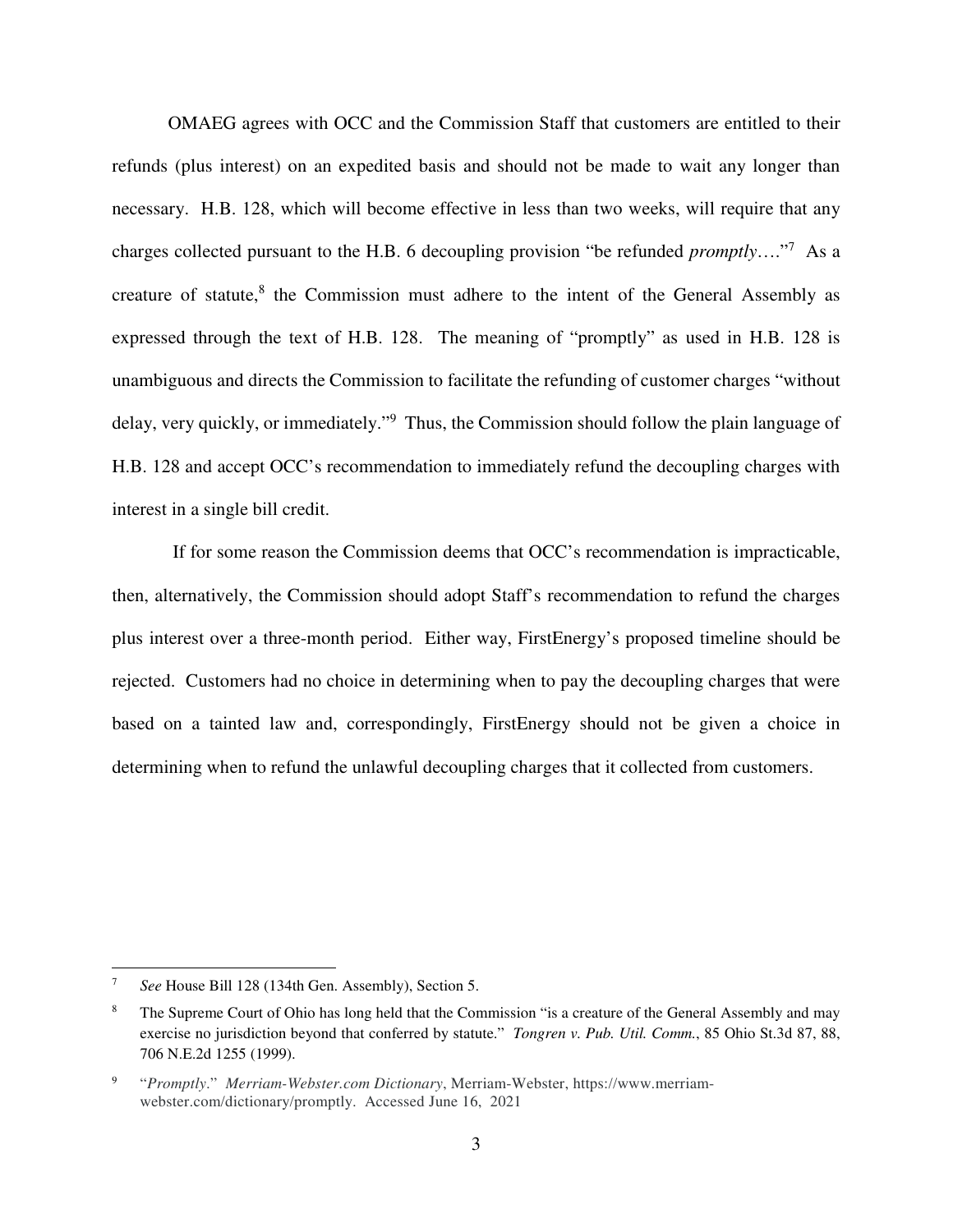### **B. The Commission Should Continue to Require Full Transparency from FirstEnergy in all Proceedings, Especially Those Concerning H.B. 6.**

In its comments, OCC discussed how H.B. 6 is tainted by public corruption and in turn so is FirstEnergy's decoupling mechanism and other existing H.B. 6 mechanisms, such as the Legacy Generation Resource Riders which continue to unjustifiably extract monies from customers.<sup>10</sup> OMAEG echoed these concerns in its comments.<sup>11</sup> Customers will continue to be harmed so long as they are required to pay *any* charges related to H.B. 6. Accordingly, the Commission should require full transparency from FirstEnergy in every proceeding but particularly in those that directly or indirectly involve H.B. 6.

# **III. CONCLUSION**

OMAEG respectfully requests that the Commission approve FirstEnergy's Application to refund the H.B. 6 decoupling charges to customers with interest, subject to the recommendations set forth herein and in OMAEG's initial comments.

Respectfully submitted,

 */s/ Kimberly W. Bojko\_\_\_\_\_\_*  Kimberly W. Bojko (0069402) Thomas V. Donadio (0100027) Carpenter Lipps & Leland LLP 280 North High Street, Suite 1300 Columbus, Ohio 43215 Telephone: (614) 365-4100 Bojko@carpenterlipps.com Donadio@carpenterlipps.com (willing to accept service by email)

*Counsel for the Ohio Manufacturers' Association Energy Group* 

-

<sup>10</sup> OCC's Comments at 1-3 (June 7, 2021).

<sup>&</sup>lt;sup>11</sup> OMAEG's Comments at (June 7, 2021).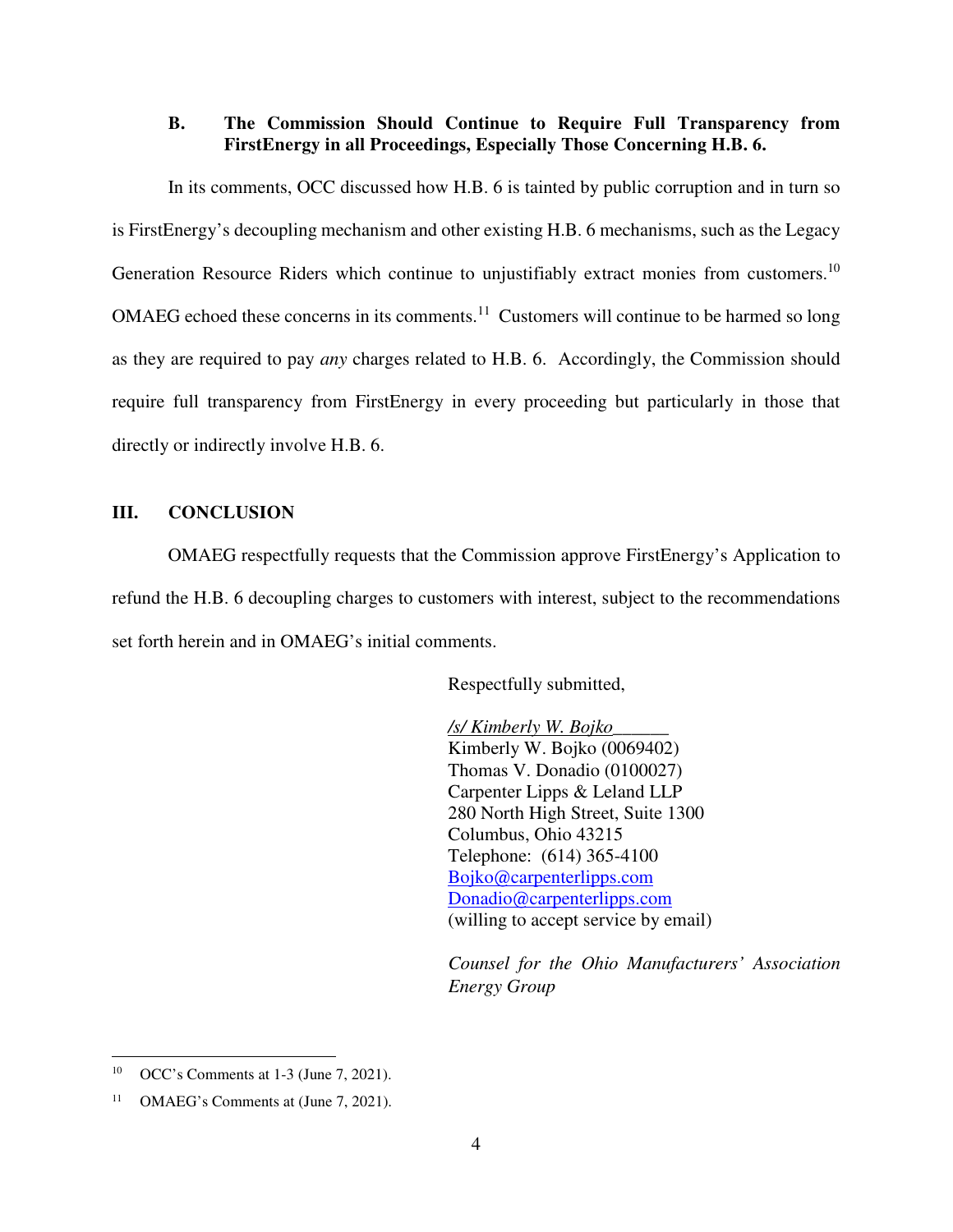### **CERTIFICATE OF SERVICE**

The Public Utilities Commission of Ohio's e-filing system will electronically serve notice of the filing of this document on the parties referenced on the service list of the docket card who have electronically subscribed to the case. In addition, the undersigned hereby certifies that a copy of the foregoing document also is being served via electronic mail on June 17, 2021 upon the parties listed below.

> */s/ Kimberly W. Bojko*  Kimberly W. Bojko

bknipe@firstenergycorp.com Werner.Margard@OhioAGO.gov Thomas.Lindgren@OhioAGO.gov angela.obrien@occ.ohio.gov christopher.healey@occ.ohio.gov rdove@keglerbrown.com

Attorney Examiners: Megan.Addison@PUCO.Ohio.gov Gregory.Price@PUCO.Ohio.gov Jacqueline.st.john@PUCO.Ohio.gov